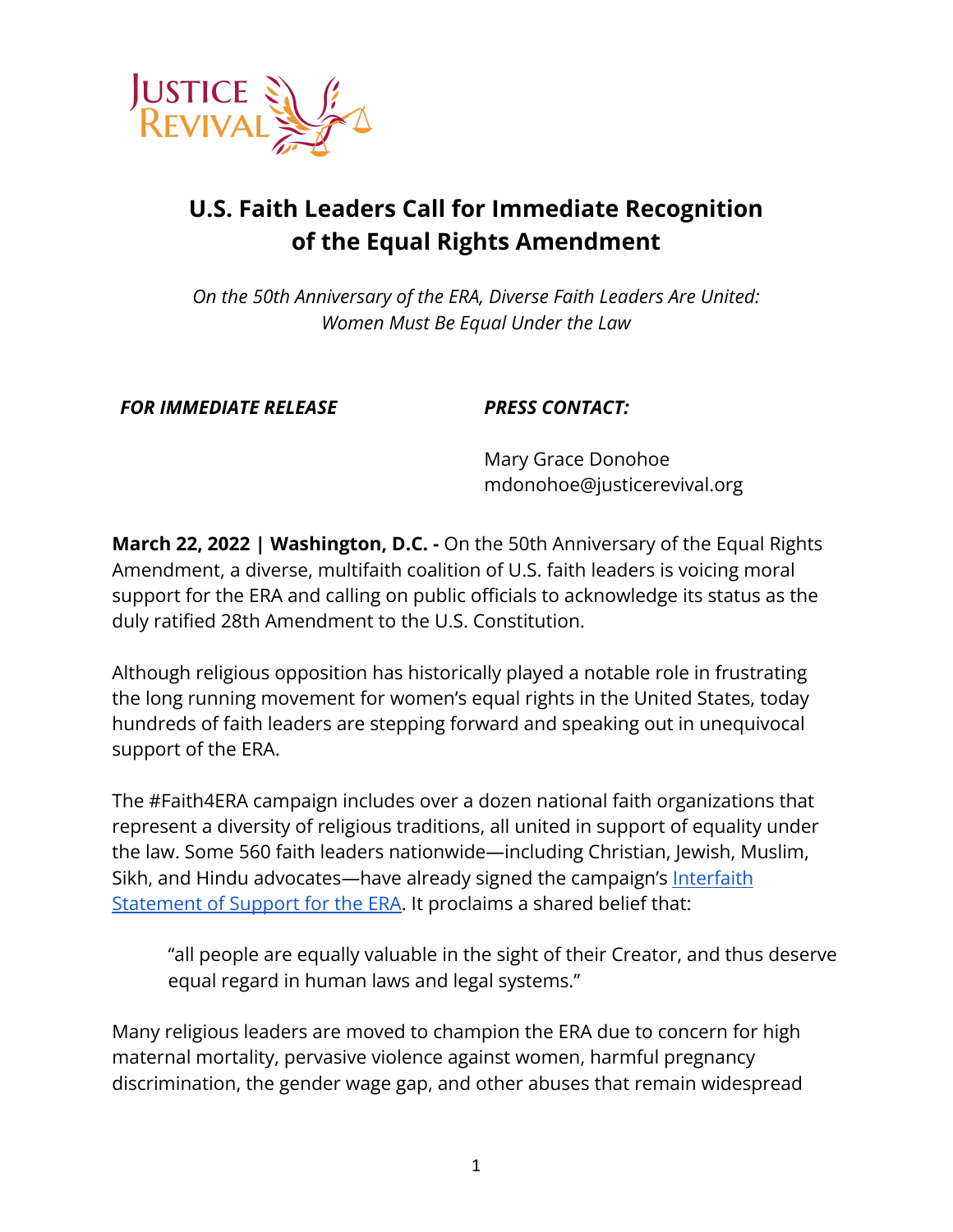

under the current legal framework. The ERA would offer new legislative and judicial avenues for responding to problems of injustice plaguing U.S. mothers and their families, and most harshly impacting communities of color.

Religious opponents typically cite fears that the ERA might somehow buttress abortion rights, but leaders within the #Faith4ERA campaign are pushing back on this argument as unwarranted by legal precedent. They point out that the ERA is needed to remedy violent, often lethal problems of gendered injustice, and that it carries historic potential to safeguard women against abuse, which would benefit their children and families in the process.

**Allyson McKinney Timm**, founder and executive director of **Justice Revival**, explained:

"As people of faith who value the sacredness of human life, we at Justice Revival care deeply about women, mothers, and their families. In order to save lives, we must work to end violence against women, and the ERA is essential to this goal. In order to support America's families, we must work to end the gender wage gap, pregnancy discrimination, and the economic hardship that falls so heavily on mothers and other women. Here again, the ERA is crucial. Ensuring the safety and well-being of women by affirming the ERA is a just and a life-giving path, which will uplift our nation as a whole."

**Gina Kelley**, Government Relations Specialist at **NETWORK Lobby for Catholic Social Justice**, pointed to her organization's long history of advocacy for the ERA and its continued relevance today:

"Shortly after NETWORK Lobby for Catholic Social Justice opened its doors in 1972, our founding Sisters supported the ratification of the ERA. Fifty years later, our faith calls on us to continue vocal support for the ERA to affirm the dignity of women and promote gender equity. NETWORK Lobby and its community of Catholic Sisters and justice-seekers have spent decades advocating for federal legislation that promotes the economic security of women and people of color who disproportionately face systemic barriers such as wage divides, pregnancy discrimination, and worse health outcomes. The ERA is crucial in ensuring legislative solutions to these problems are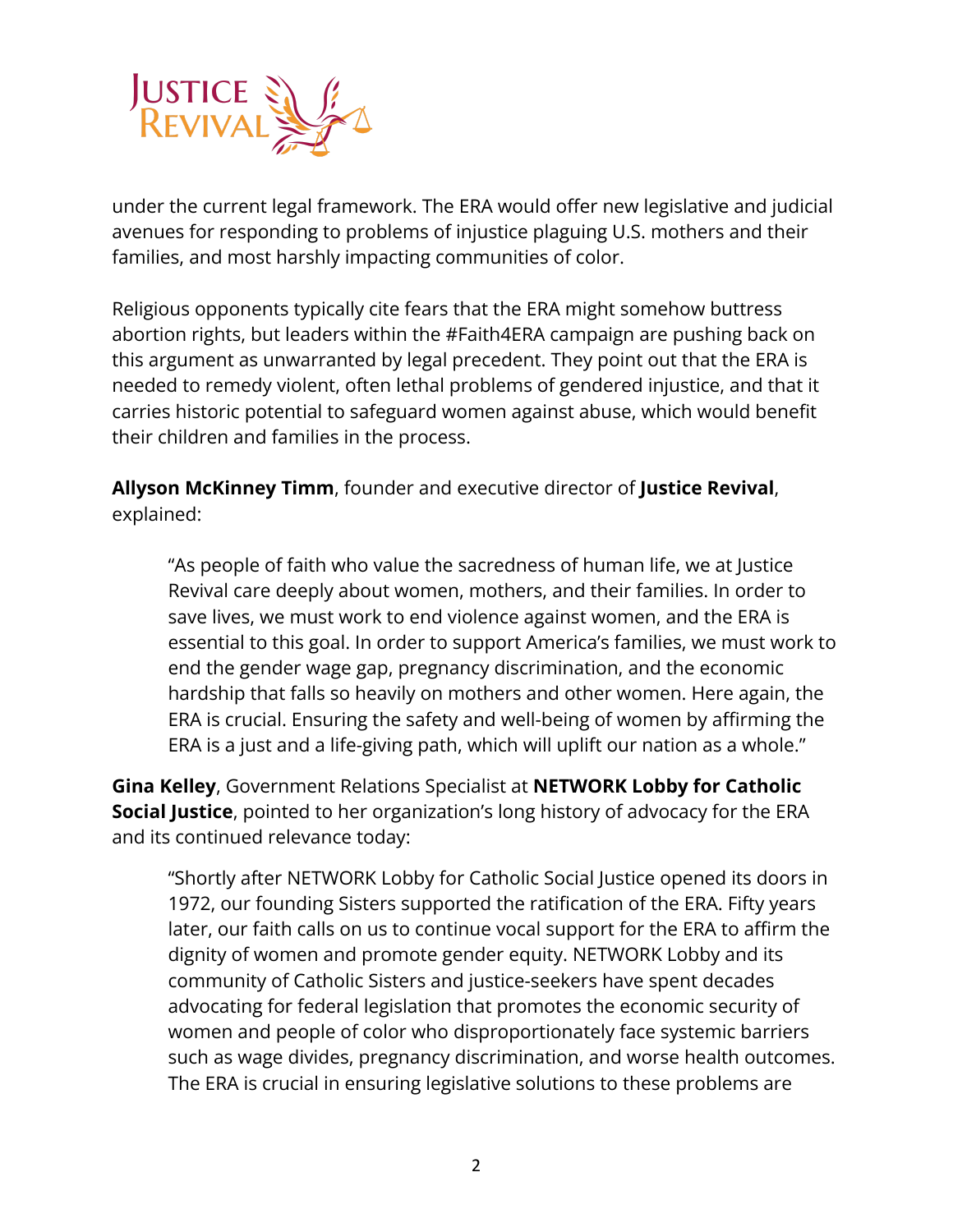

supported by our Constitution. As people of faith, we know that the ERA is necessary to creating a just and equitable society for all."

**Paola Fuentes Gleghorn**, Immigration and Women and Girls Campaign Manager at **Sojourners**, underscored how the ERA reflects Christian faith values:

"As Christians, it is our conviction of faith that every person, regardless of sex, gender, race, ethnicity, ability, and sexual orientation, is made in the image of God. That understanding, that conviction, means that any kind of discrimination, any kind of assault on the dignity of women and LGBTQ people, is an affront of our faith. We must seek to protect and promote the inherent human dignity and worth of each person. The ERA reflects and promotes these values by guaranteeing equal treatment under the law. The ERA will promote an equal justice under the law, reducing gender economic inequity, pregnancy discrimination, gender-based violence, sexual harassment, and other forms of systemic gender injustices in society. Let us put our faith into action to make the ERA the law of the land."

**Tim Whitaker** of **The New Evangelicals** echoed this sentiment:

"As Jesus people, we believe that equity and the fair treatment of all people are core to thriving societies which is why we support the ERA."

**Ani Zonneveld**, founder and president of **Muslims for Progressive Values**, warned about the risk of allowing religious objections to foreclose gender equality in a democracy:

"As a feminist Muslim woman, I know what theocracy looks like and it is a path to becoming a failed state. No interpretation of religion should infringe on a woman's right to self-determination and happiness."

The ERA was passed by a bipartisan supermajority of Congress on March 22, 1972 and has since been ratified by 38 states, or the required three-fourths of states. A renowned group of legal scholars maintains that the ERA has now met all requirements for recognition as the 28th Amendment. Advocates and lawmakers